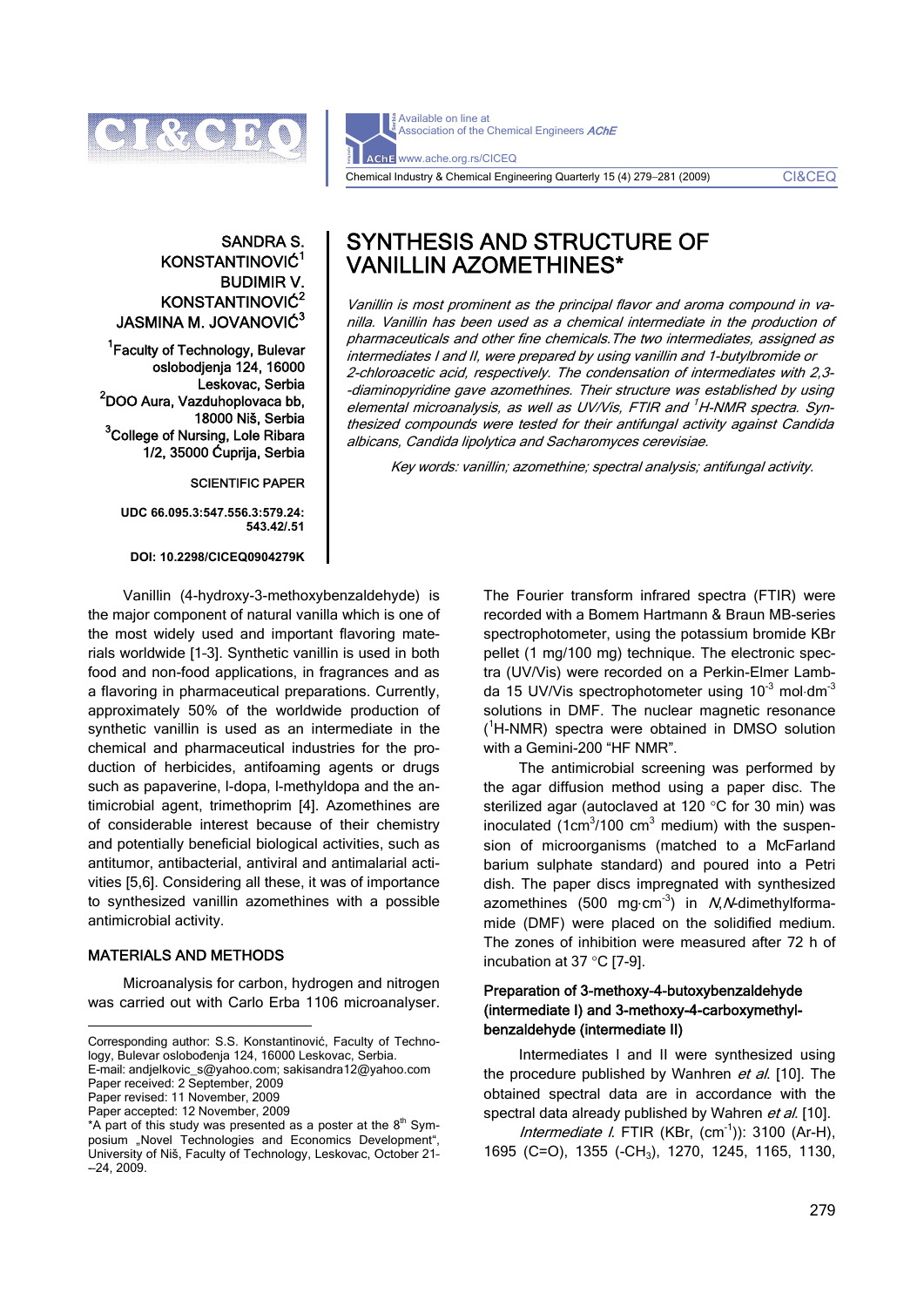1030 (C-O-C); UV/Vis ( $\lambda_{\text{max}}$ , nm/ $\varepsilon_{\text{max}}$ ×10<sup>-3</sup>, mol<sup>-1</sup> dm<sup>3</sup> cm<sup>-1</sup>): 315.0/1.1800 (n→π<sup>\*</sup>), 273.0/1.3125 ( $\pi \rightarrow \pi^*$ ), 230.0/0.9121 (π→π\*), 201.0/1.6000. <sup>1</sup>H-NMR (200 MHz, DMSO- $d_6$ ,  $\delta$  / ppm): 9.79 (s, 1H,-CH=O), 6.99-7.57 (m, 3H, Ar-H), 3.85 (s, 3H, -CH<sub>3</sub>), 4.05-4.10 (t, 2H,  $-OCH_{2}$ -), 1.85 (m, 2H,  $-CH_{2}$ -), 1.50 (m, 2H, -CH<sub>2</sub>-), 0.98 (*m*, 3H, -CH<sub>3</sub>). Anal. Calcd: C 69.23; H 7.69; Found: C 69.20; H 7.67; yield: 85.9%.

Intermediate II. FTIR (KBr,  $(cm^{-1})$ ): 2950 (-COOH), 1700 (C=O), 1355 (-CH3), 1270, 1223, 1140, 1130 (C-O-C); UV/Vis ( $\lambda_{\text{max}}$ , nm/ $\varepsilon_{\text{max}}$ ×10<sup>-3</sup>, mol<sup>-1</sup>·dm<sup>3</sup>·cm <sup>1</sup>): 310.0/0.9800 (n→π<sup>\*</sup>), 270.0/1.3245 (π→π<sup>\*</sup>), 228.0/1.9121 (π→π\*), 201.0/1.5845. <sup>1</sup>H-NMR (200 MHz, DMSO- $d_6$ ,  $\delta$ / ppm): 13.79 (s, 1H, -COOH), 9.70  $(s, 1H, -CH=O), 7.02-7.65$  (*m*, 3H, Ar-H), 4.56 (*s*, 2H, -CH<sub>2</sub>-), 3.89 (s, 3H, -CH<sub>3</sub>) Anal. Calcd: C 57.14; H 4.76; Found: C 57.16; H 4.77; yield: 91.5%.

#### Preparation of azomethine I

2,3-bis(3-methoxy-4-butoxybenzaldehyde)diamino pyridine (azomethine I) was prepared by the reaction of 3-methoxy-4-butoxybenzaldehyde (0.010 mol) and 2,3-diaminopyridine (0.0050 mol) in ethanol under reflux for 3 h (Figure 1). The precipitated product was filtered and recristalysed from the ethanol and dried in vacuo over  $CaCl<sub>2</sub>$  [11,12].

FTIR (KBr,  $(cm^{-1})$ ): >3000 (Ar-H), 1605 (HC=N), UV/Vis ( $\lambda_{\sf max}$ , nm/ $\varepsilon_{\sf max}$ ×10<sup>-3</sup>, mol<sup>-1.</sup>dm<sup>3.</sup>cm<sup>-1</sup>): 335.0/1.002  $(n\rightarrow \pi^*)$ , 283.0/1.120  $(\pi \rightarrow \pi^*)$ , 225.0/0.900  $(\pi \rightarrow \pi^*)$ , 207.0/1.145. <sup>1</sup>H-NMR (200 MHz, DMSO- $d_6$ ,  $\delta$  / ppm): 9.51 (s, 1H, -CH=N), 8.95 (s, 1H, -CH=N), 8.43 (s, 1H), 7.92 (s, 1H), 7.49 (t, 1H), 7.39 (t, 1H), 7.32 (t,

1H), 7.15  $(t, 2H)$ , 6.95  $(m, 2H)$ , 3.85  $(s, 3H, -CH<sub>3</sub>)$ , 4.10-4.15 (t, 2H, -OCH<sub>2</sub>-), 1.97 (m, 2H, -CH<sub>2</sub>-), 1.57  $(m, 2H, -CH_{2}^{-})$ , 1.04  $(t, 3H, -CH_{3})$  Anal. Calcd.: C 72.59; H 6.76; N 14.95; Found: C 72.55; H 6.75; N 14.91.

#### Preparation of azomethine II

2,3-bis(3-methoxy-4-carboxymethylbenzaldehyde]diamino pyridine (azomethine II) was prepared by the reaction of 3-methoxy-4-carboxymethylbenzaldehyde (0.010 mol) and 2,3-diaminopyridine (0.0050 mol) in ethanol under reflux for 3 h (Figure 1). The precipitated product was filtered and recrystallised from the ethanol and dried in vacuo over  $CaCl<sub>2</sub>$  [9,11].

FTIR (KBr, (cm-1)): 2980 (-COOH), 1602 (HC=N); UV/Vis ( $\lambda_{\text{max}}$ , nm/ $\varepsilon_{\text{max}}$ ×10<sup>-3</sup>, mol<sup>-1</sup>·dm<sup>3</sup>·cm<sup>-1</sup>): 320.0/0.9950 (n→π\*), 268.0/1.1025 (π→π\*), 235.0/1.4512 (π→π\*), 210.0/1.5410. <sup>1</sup>H-NMR (200 MHz, DMSO- $d_6$ ,  $\delta$ / ppm): 13.85 (s, 1H, -COOH), 9.55 (s, 1H, -CH=N), 8.99 (s, 1H, -CH=N), 8.46 (s, 1H), 7.95 (s, 1H), 7.45 (t, 1H), 7.38  $(t, 1H)$ , 7.34  $(t, 1H)$ , 7.16  $(t, 2H)$ , 6.95  $(m, 2H)$ , 3.85 (s, 3H, -CH<sub>3</sub>), 4.10-4.15 (t, 2H, -OCH<sub>2</sub>-), 1.97 (m, 2H,  $-CH_{2}$ -), 1.57 (*m*, 2H,  $-CH_{2}$ -), 1.04 (*t*, 3H,  $-CH_{3}$ ). Anal. Calcd.: C 63.60; H 4.59; N 14.84; Found: C 63.59; H 4.62; N 14.81.

## RESULTS AND DISCUSSION

All compounds were isolated in high yields and are air-stable both in the solid-state and in solution. The results of elemental analysis are consistent with the proposed structure of the obtained intermediates and azomethines (Figure 1).



Figure 1. Synthesis of azomethines.